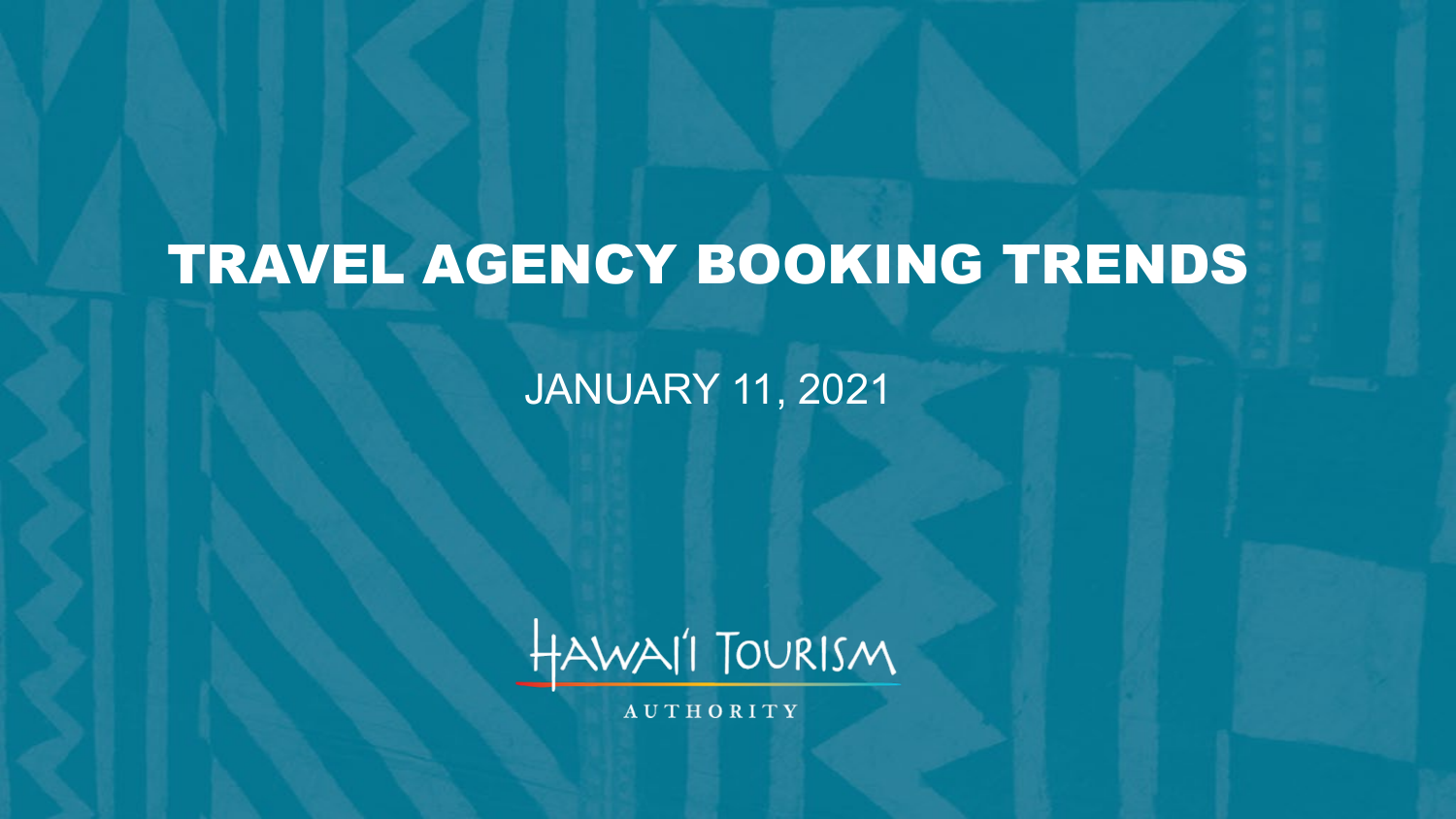## Global Agency Pro

- HTA subscribes to Global Agency Pro, an online travel distribution system consisting of Travel Agency data
- Global Agency Pro provides access to over 90% of the world's Travel Agency airline transactions
- The database consists of five years of historical ticketing data and one year of advance purchase data
- The information is updated daily with a recency of two days prior to current date

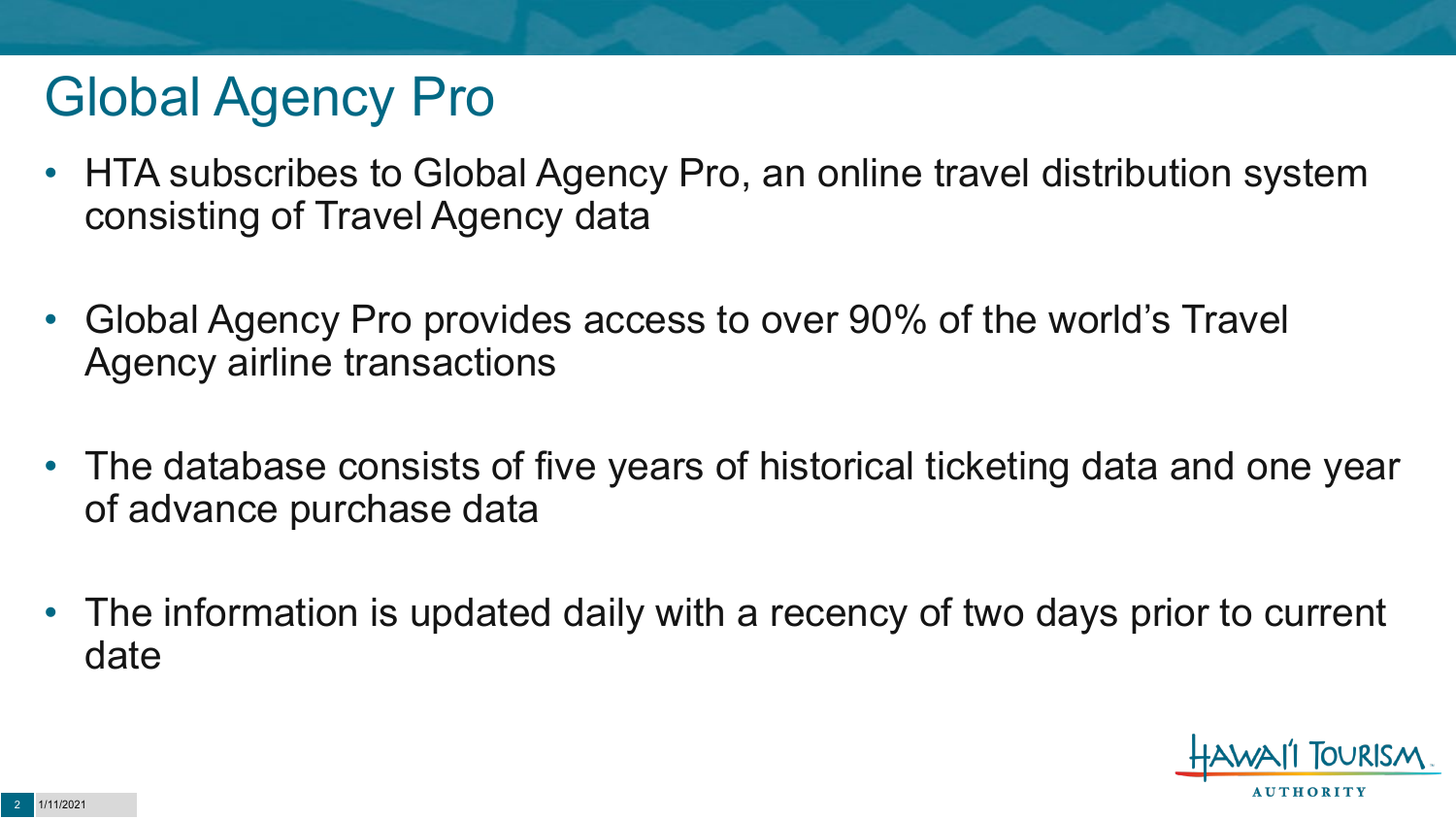# Global Agency Pro Index

#### • Bookings

- Net sum of the number of visitors (i.e., excluding Hawai'i residents and inter-island travelers) from Sales transactions counted, including Exchanges and Refunds.
- Booking Date
- The date on which the ticket was purchased by the passenger. Also known as the Sales Date

#### • Travel Date

– The date on which travel is expected to take place.

#### • Point of Origin Country

– The country which contains the airport at which the ticket started

#### • Travel Agency

– Travel Agency associated with the ticket is doing business (DBA)

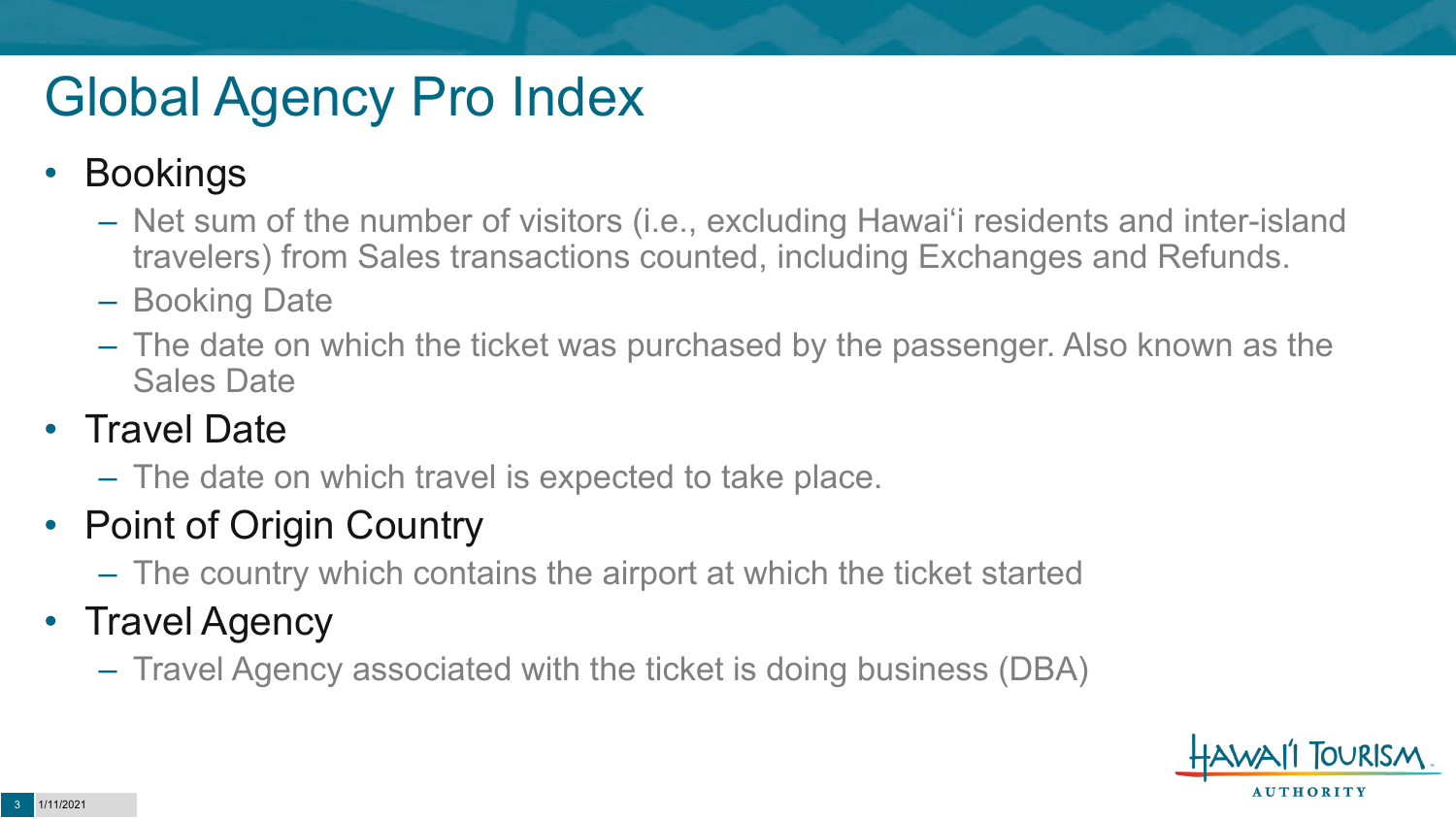US

Travel Agency Booking Pace for Future Arrivals, 2021 vs 2020 by Month

Travel Agency Booking Pace for Future Arrivals, 2021 vs 2020 by Quarter

**AUTHORITY** 



Source: Global Agency Pro as of 01/09/21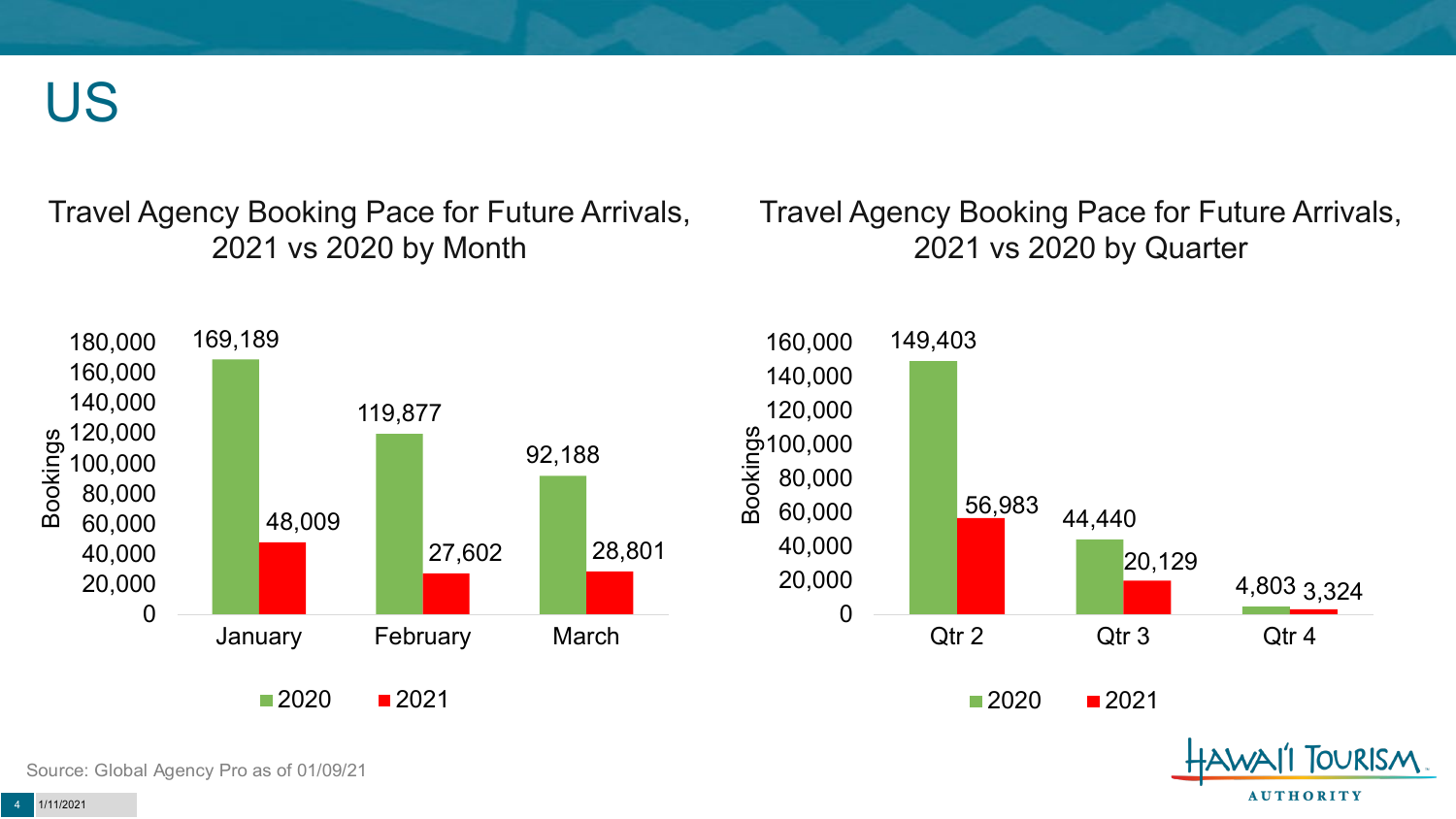

Travel Agency Booking Pace for Future Arrivals, 2021 vs 2020 by Month

Travel Agency Booking Pace for Future Arrivals, 2021 vs 2020 by Quarter

**AUTHORITY** 



Source: Global Agency Pro as of 01/09/21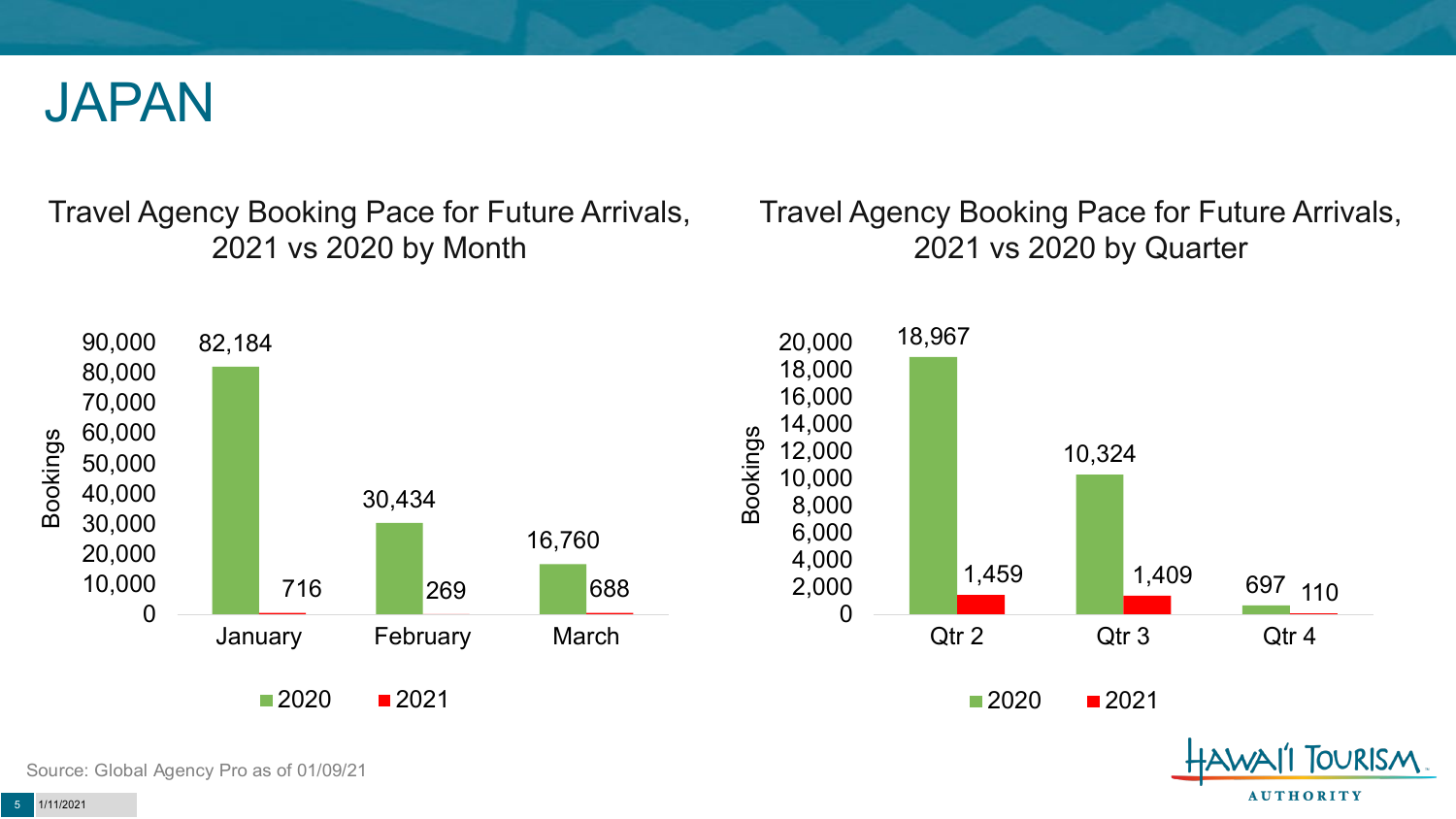#### CANADA

Travel Agency Booking Pace for Future Arrivals, 2021 vs 2020 by Month

Travel Agency Booking Pace for Future Arrivals, 2021 vs 2020 by Quarter

**AUTHORITY** 



Source: Global Agency Pro as of 01/09/21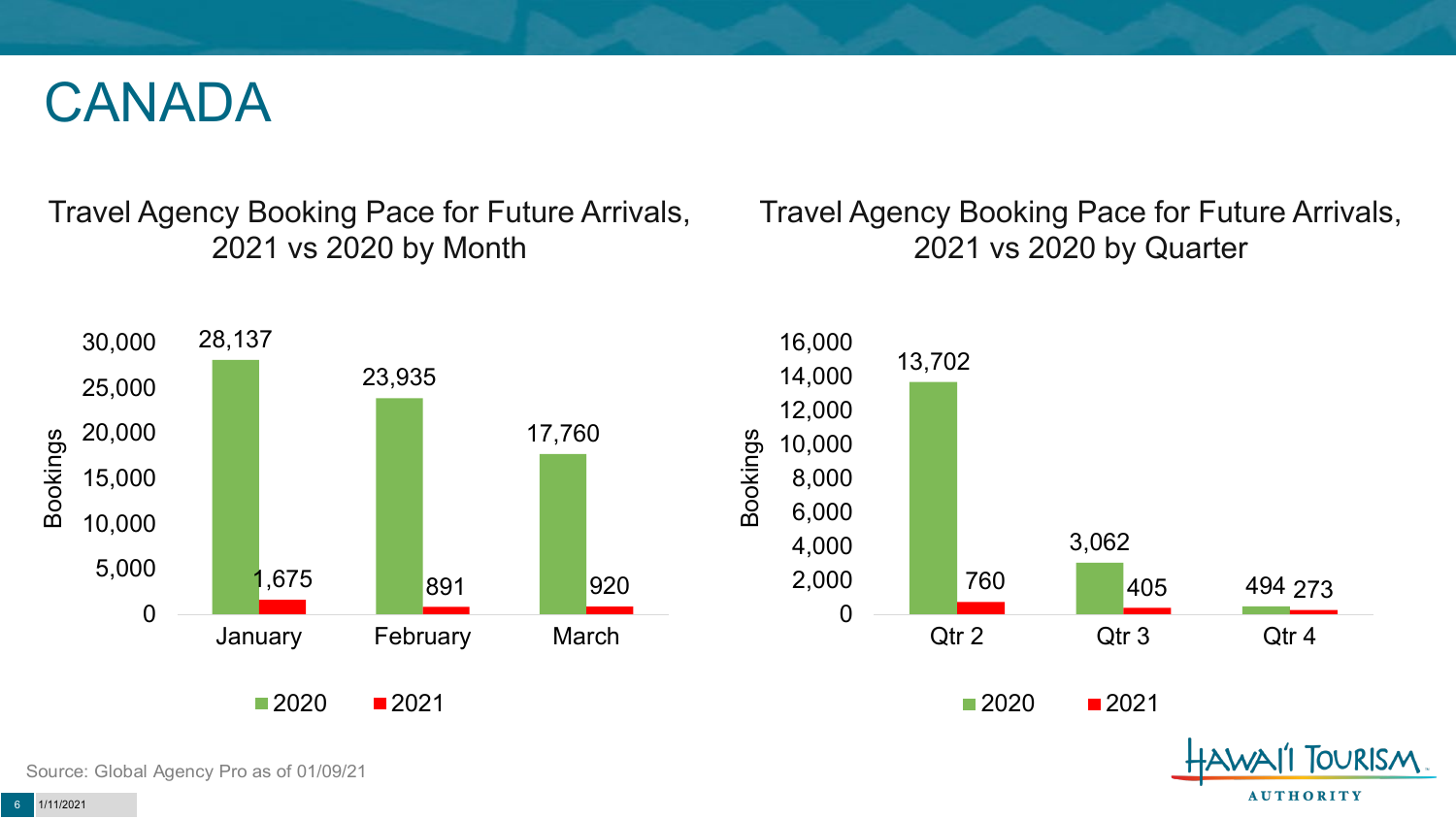#### AUSTRALIA

Travel Agency Booking Pace for Future Arrivals, 2021 vs 2020 by Month

Travel Agency Booking Pace for Future Arrivals, 2021 vs 2020 by Quarter

**AUTHORITY** 



Source: Global Agency Pro as of 01/09/21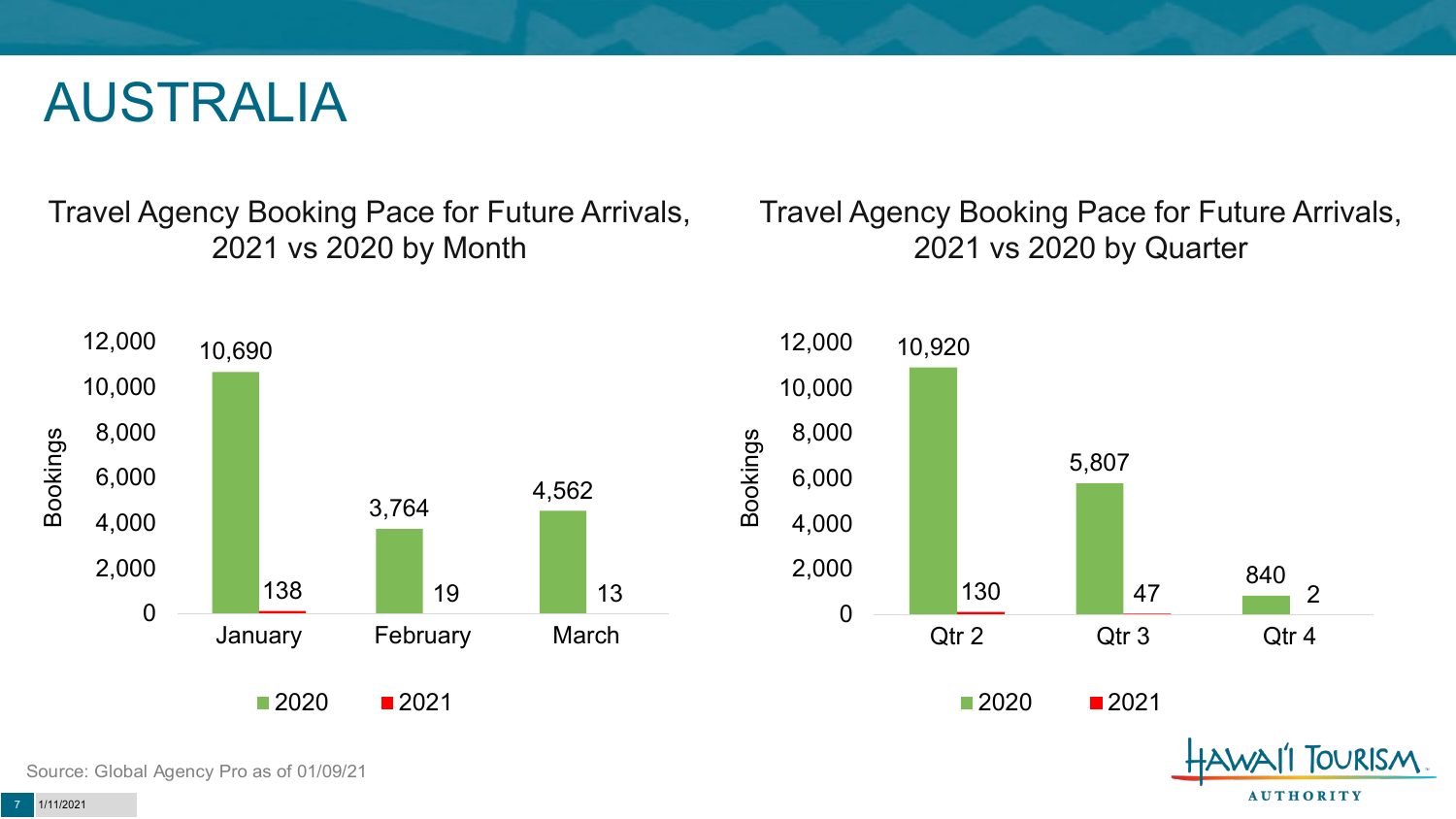## O'ahu by Month 2021

Travel Agency Booking Pace for Future Arrivals, 2021 vs 2020 - U.S.



Travel Agency Booking Pace for Future Arrivals, 2021 vs 2020 - Canada



#### Travel Agency Booking Pace for Future Arrivals, 2021 vs 2020 - Japan



Travel Agency Booking Pace for Future Arrivals, 2021 vs 2020 - Australia





Source: Global Agency Pro as of 01/09/21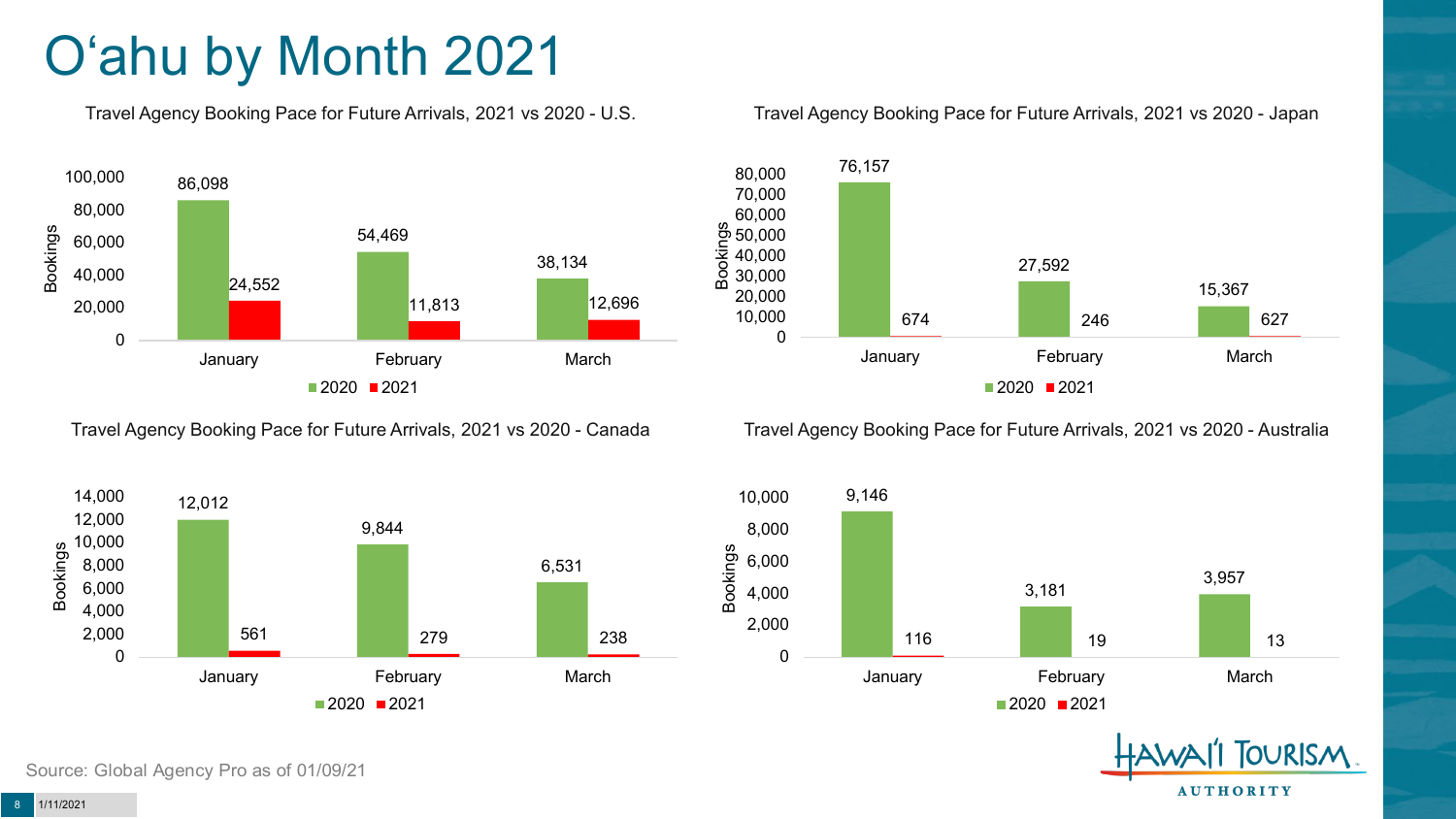#### O'ahu by Quarter 2021

Travel Agency Booking Pace for Future Arrivals, 2021 vs 2020 - U.S.



Travel Agency Booking Pace for Future Arrivals, 2021 vs 2020 - Canada



Travel Agency Booking Pace for Future Arrivals, 2021 vs 2020 - Japan



Travel Agency Booking Pace for Future Arrivals, 2021 vs 2020 - Australia



**OURISM AUTHORITY** 

Source: Global Agency Pro as of 01/09/21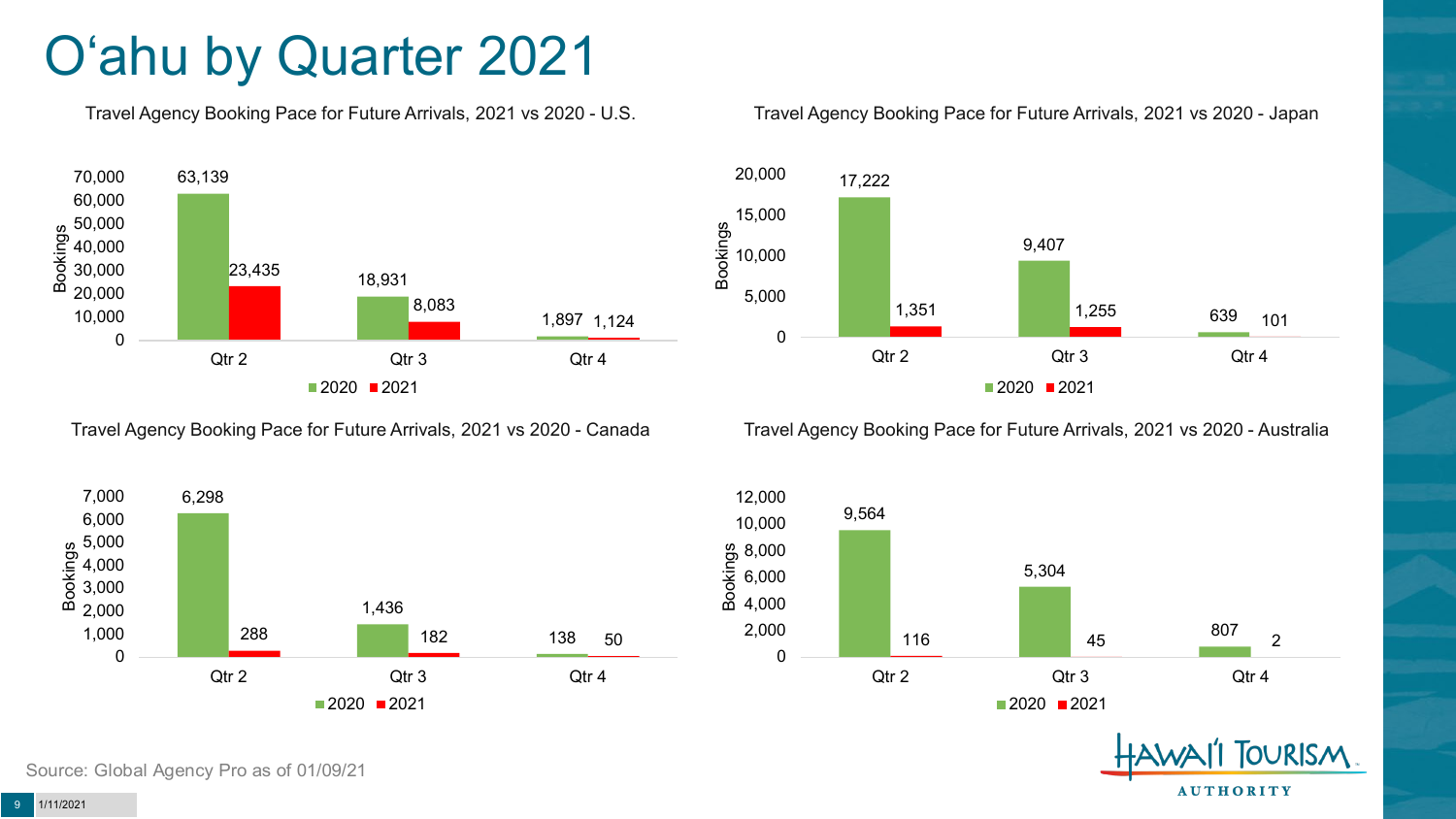### Maui by Month 2021

Travel Agency Booking Pace for Future Arrivals, 2021 vs 2020 - U.S.



Travel Agency Booking Pace for Future Arrivals, 2021 vs 2020 - Canada



565 600



Travel Agency Booking Pace for Future Arrivals, 2021 vs 2020 - Japan

Travel Agency Booking Pace for Future Arrivals, 2021 vs 2020 - Australia





Source: Global Agency Pro as of 01/09/21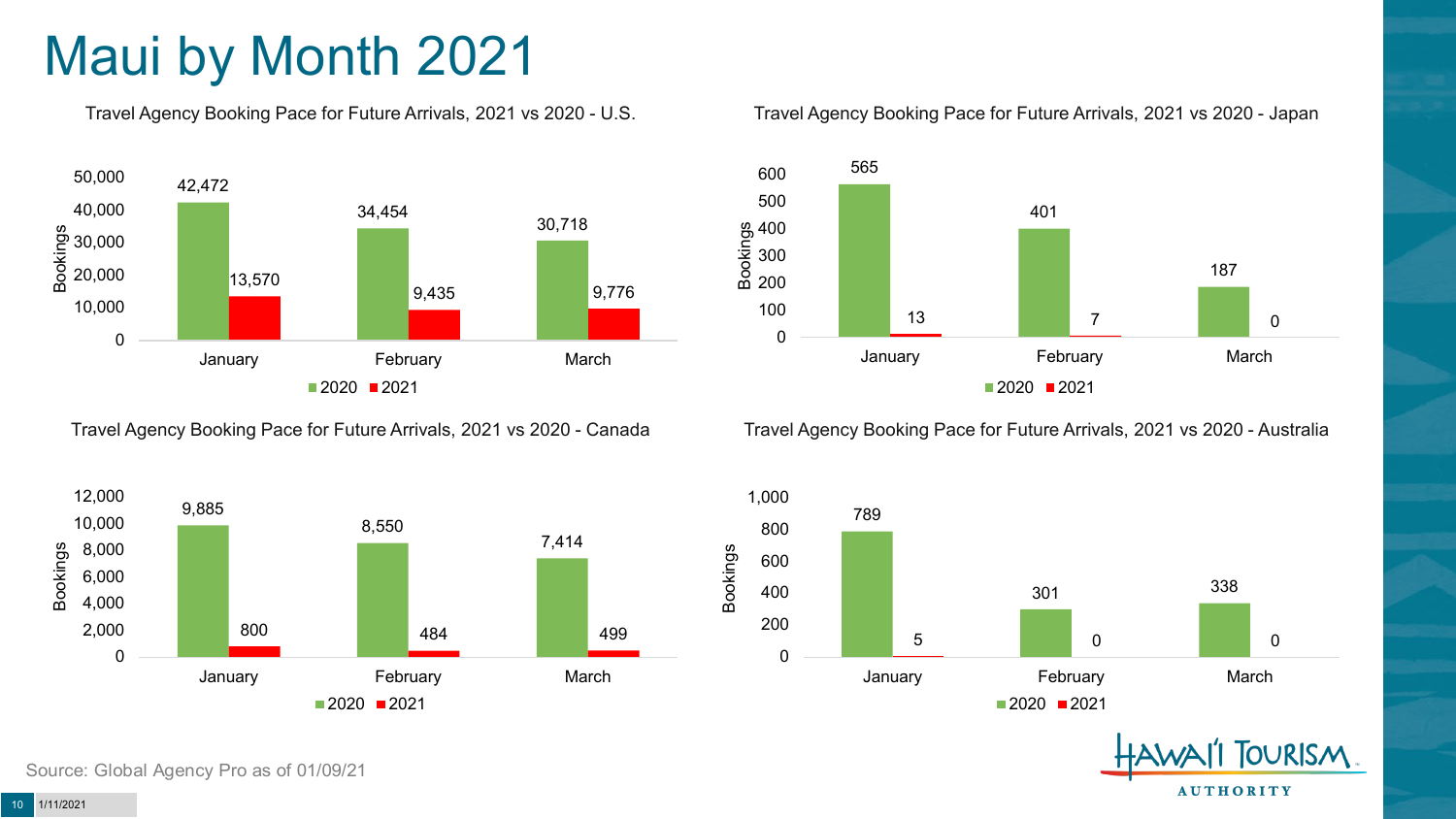#### Maui by Quarter 2021

Travel Agency Booking Pace for Future Arrivals, 2021 vs 2020 - U.S.



Travel Agency Booking Pace for Future Arrivals, 2021 vs 2020 - Canada





Travel Agency Booking Pace for Future Arrivals, 2021 vs 2020 - Australia







Source: Global Agency Pro as of 01/09/21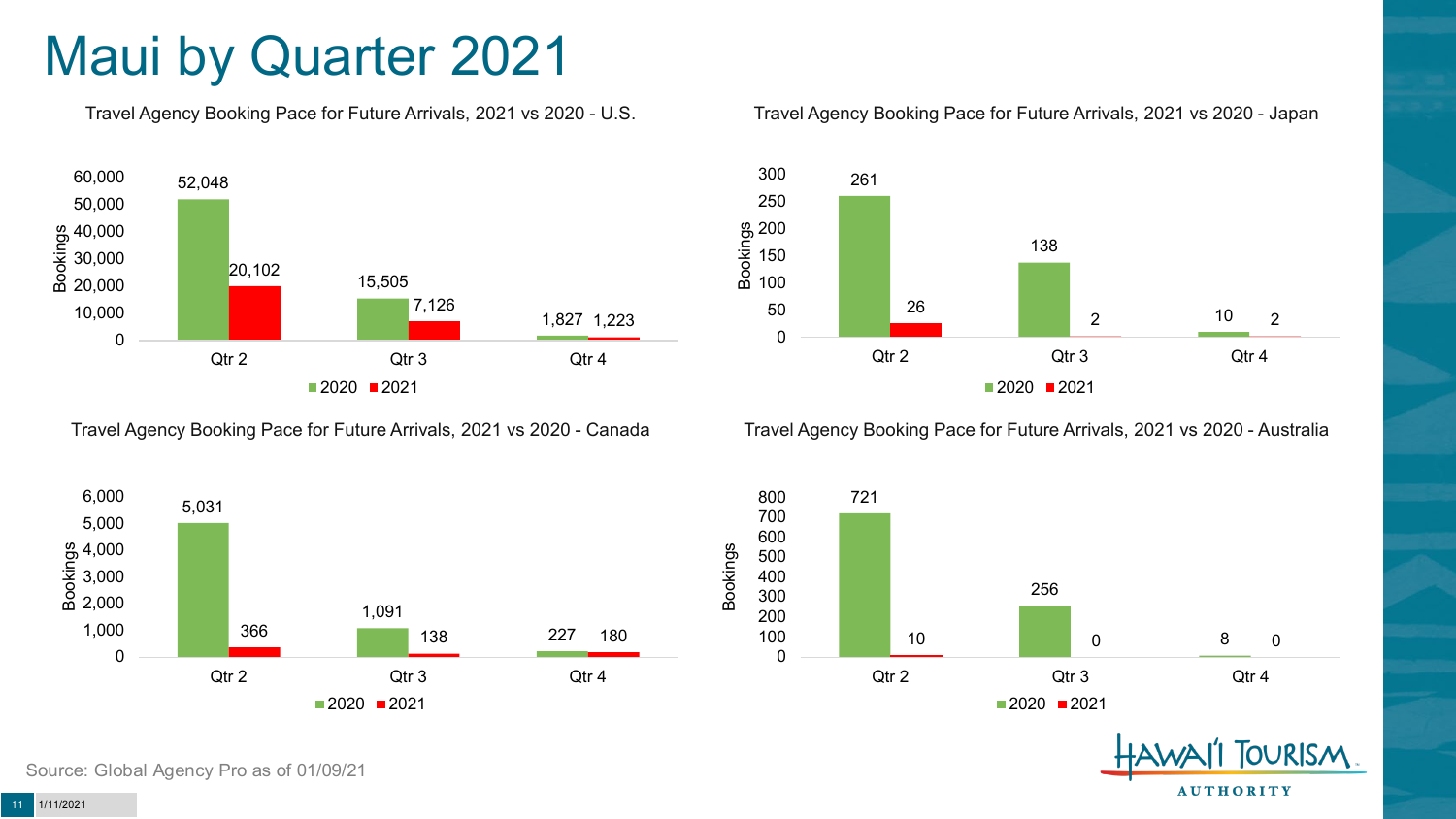## Moloka'i by Month 2021

Travel Agency Booking Pace for Future Arrivals, 2021 vs 2020 - U.S.



Travel Agency Booking Pace for Future Arrivals, 2021 vs 2020 - Canada





Travel Agency Booking Pace for Future Arrivals, 2021 vs 2020 - Australia





**TOURISM AUTHORITY** 

Source: Global Agency Pro as of 01/09/21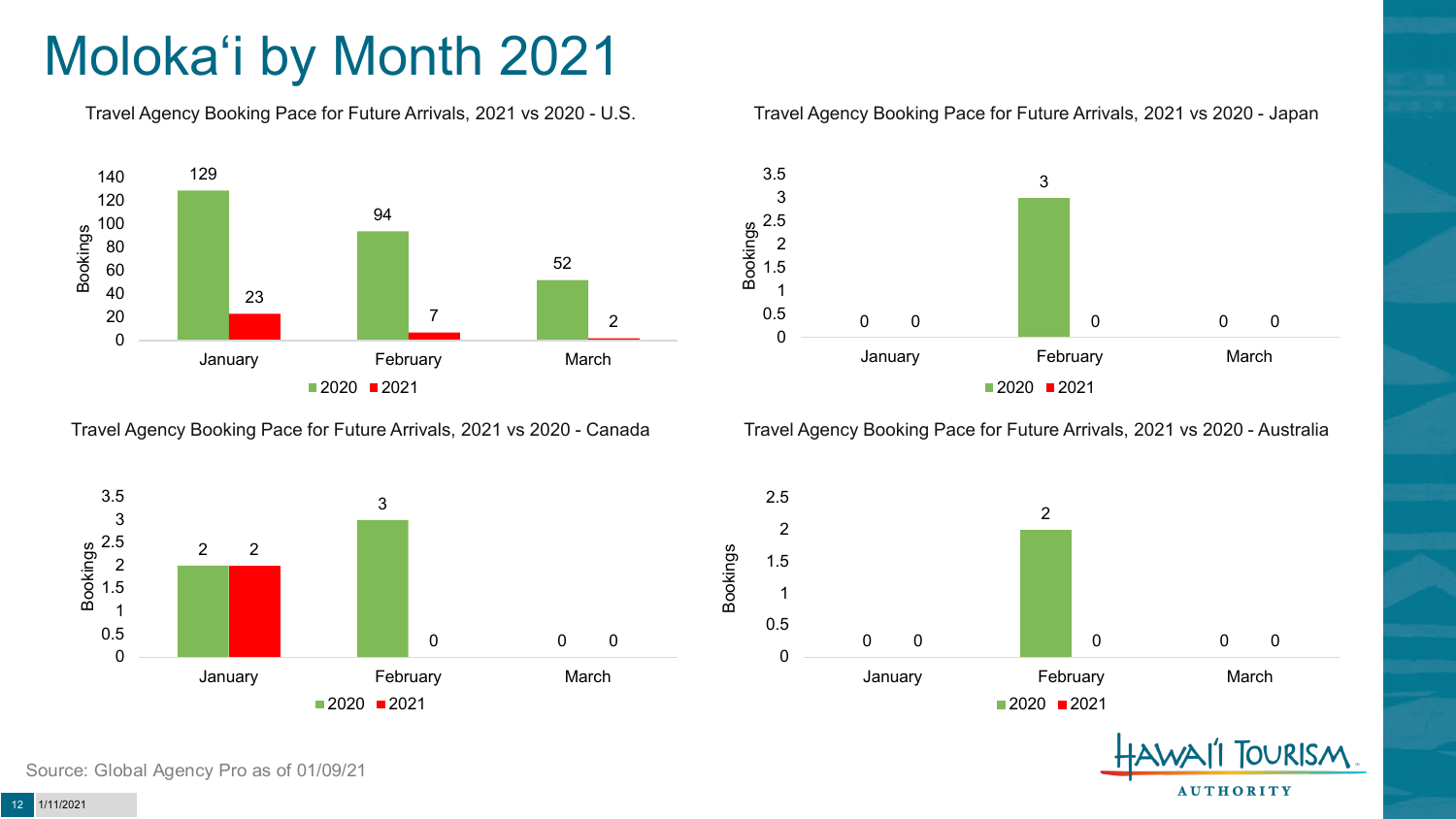### Moloka'i by Quarter 2021

Travel Agency Booking Pace for Future Arrivals, 2021 vs 2020 - U.S.



Travel Agency Booking Pace for Future Arrivals, 2021 vs 2020 - Canada





Travel Agency Booking Pace for Future Arrivals, 2021 vs 2020 - Australia

 $2020$  2021



**TOURISM AUTHORITY** 

Source: Global Agency Pro as of 01/09/21

0

4

5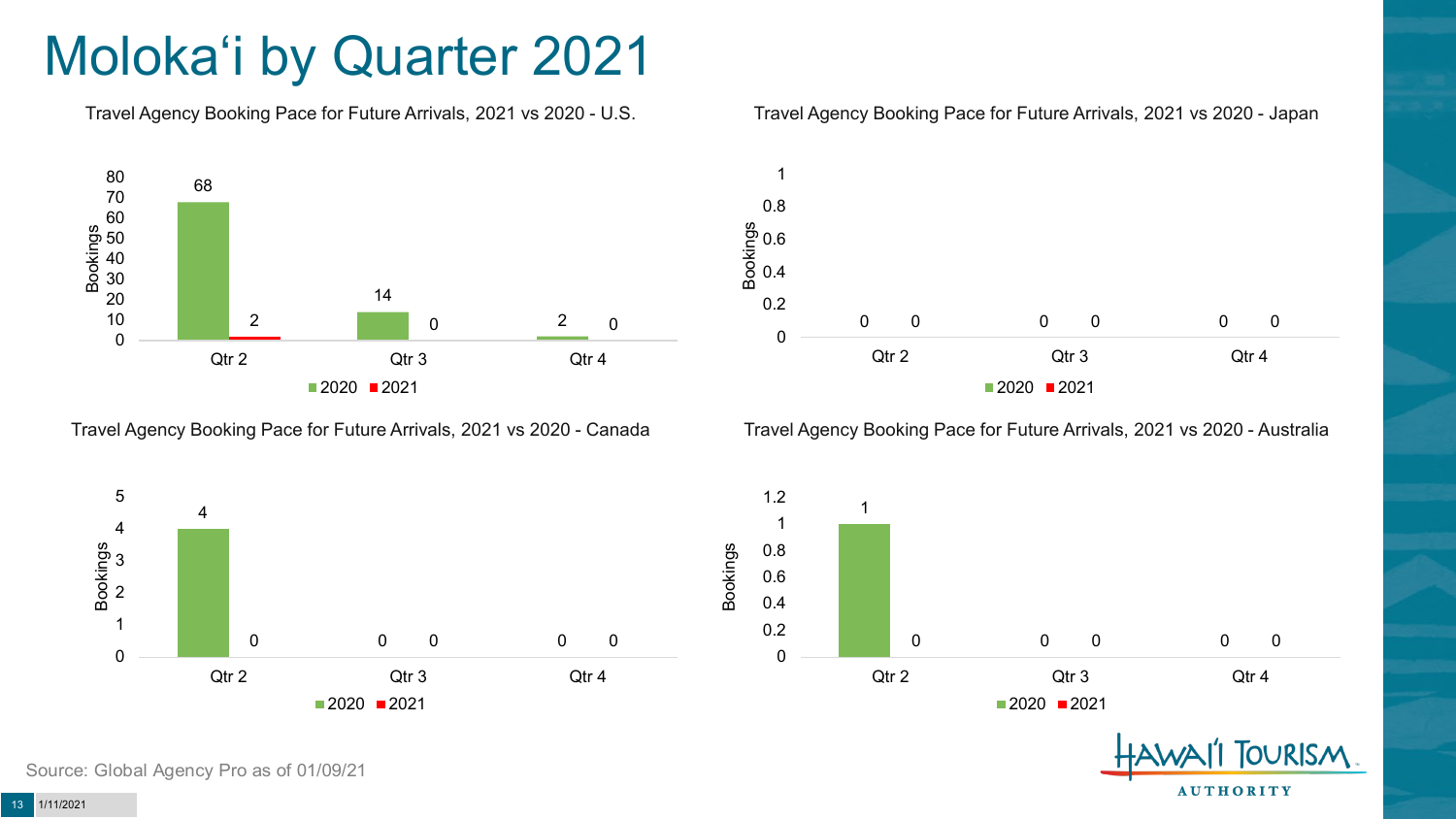### Lāna'i by Month 2021

Travel Agency Booking Pace for Future Arrivals, 2021 vs 2020 - U.S.



Travel Agency Booking Pace for Future Arrivals, 2021 vs 2020 - Canada





Travel Agency Booking Pace for Future Arrivals, 2021 vs 2020 - Australia





TOURISM. **AUTHORITY** 

Source: Global Agency Pro as of 01/09/21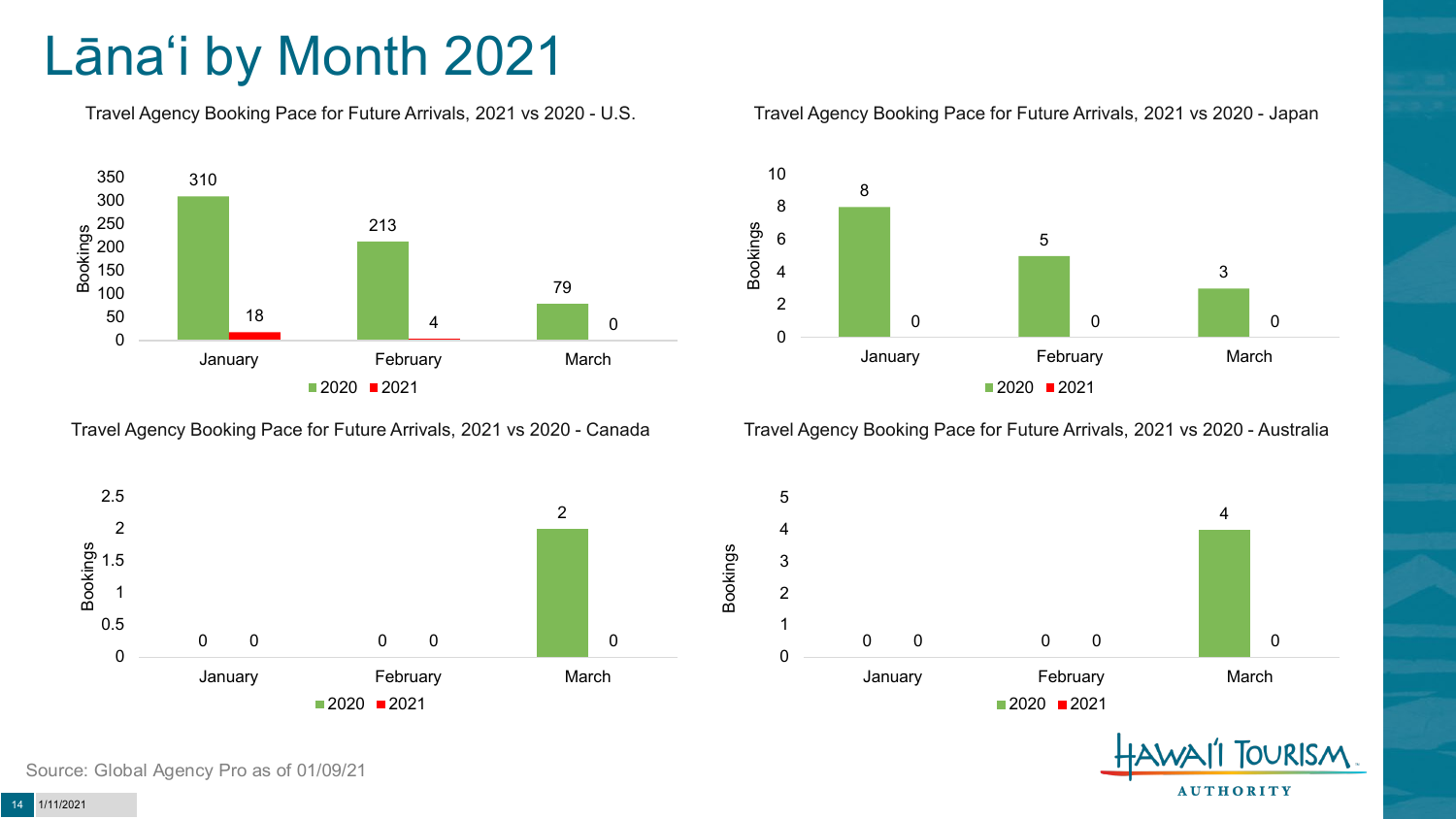#### Lāna'i by Quarter 2021

Travel Agency Booking Pace for Future Arrivals, 2021 vs 2020 - U.S.



Travel Agency Booking Pace for Future Arrivals, 2021 vs 2020 - Canada





Travel Agency Booking Pace for Future Arrivals, 2021 vs 2020 - Australia





Source: Global Agency Pro as of 01/09/21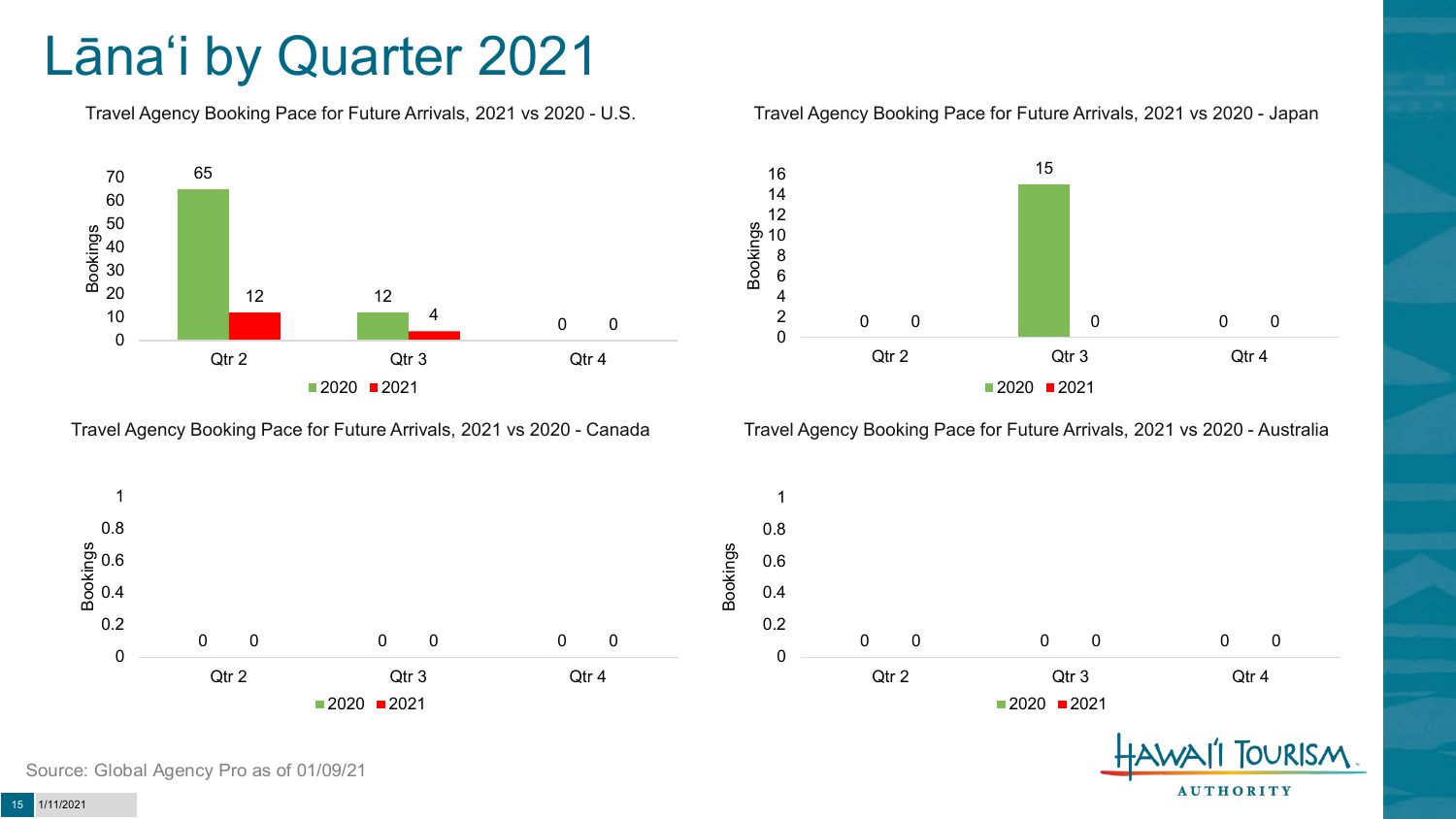## Kaua'i by Month 2021

Travel Agency Booking Pace for Future Arrivals, 2021 vs 2020 - U.S.



Travel Agency Booking Pace for Future Arrivals, 2021 vs 2020 - Canada



Source: Global Agency Pro as of 01/09/21

#### Travel Agency Booking Pace for Future Arrivals, 2021 vs 2020 - Japan



Travel Agency Booking Pace for Future Arrivals, 2021 vs 2020 - Australia



**TOURISM AUTHORITY**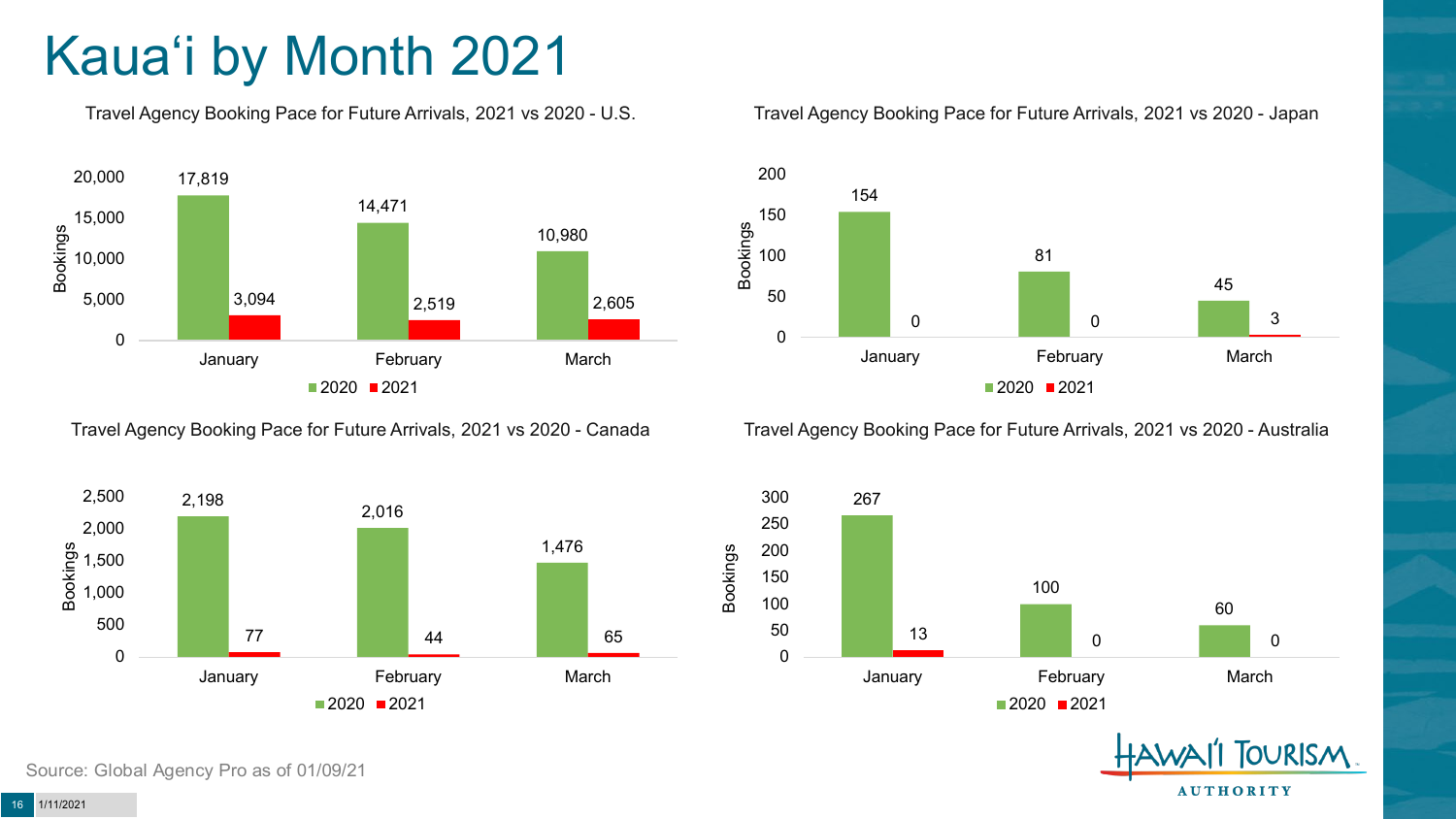### Kaua'i by Quarter 2021

Travel Agency Booking Pace for Future Arrivals, 2021 vs 2020 - U.S.



Travel Agency Booking Pace for Future Arrivals, 2021 vs 2020 - Canada





Travel Agency Booking Pace for Future Arrivals, 2021 vs 2020 - Australia





**TOURISM AUTHORITY** 

Source: Global Agency Pro as of 01/09/21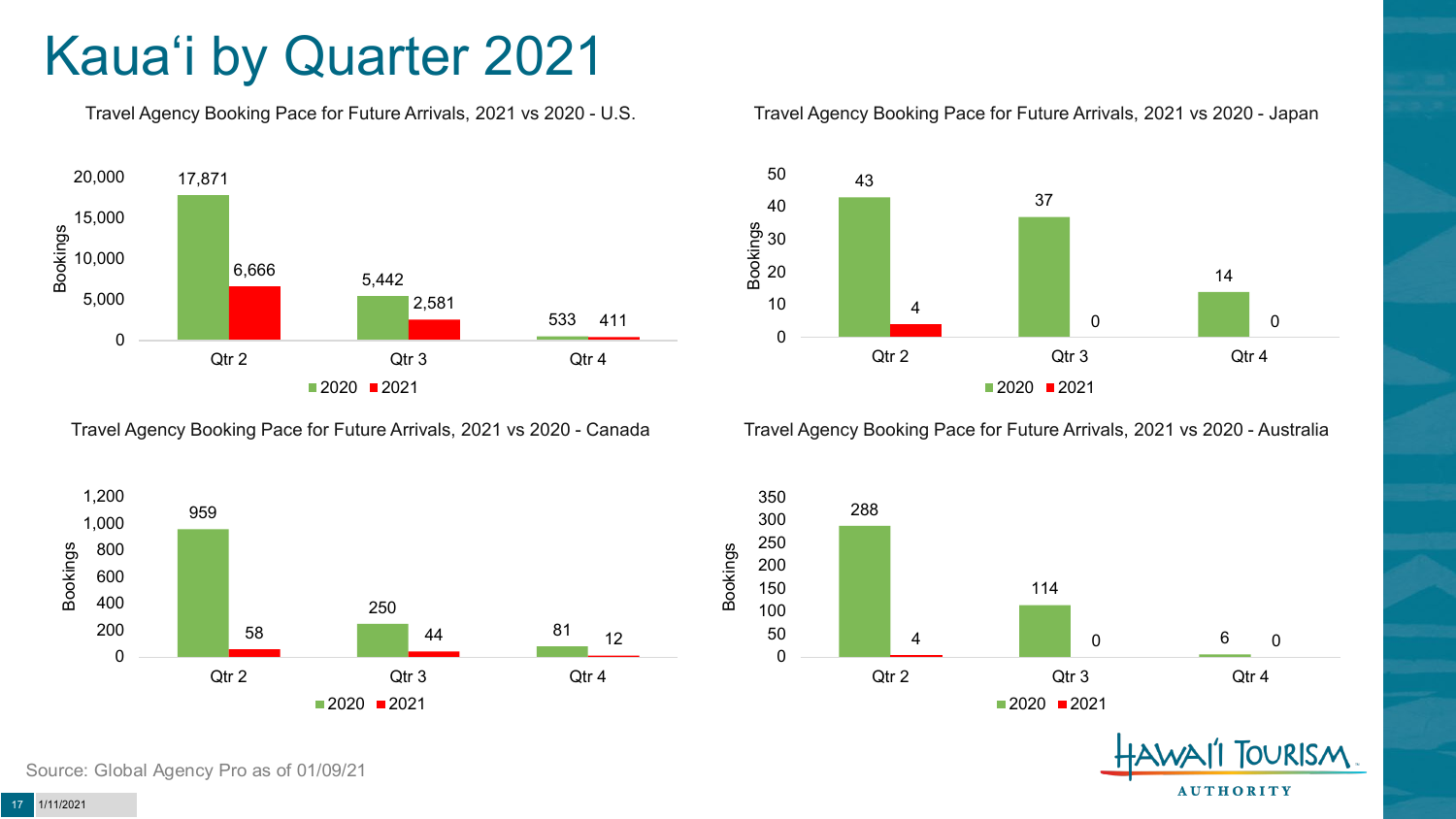### Hawai'i Island by Month 2021

Travel Agency Booking Pace for Future Arrivals, 2021 vs 2020 - U.S.



Travel Agency Booking Pace for Future Arrivals, 2021 vs 2020 - Canada



Travel Agency Booking Pace for Future Arrivals, 2021 vs 2020 - Australia

600



488 180 203 4 0 0 0 0 100 200 300 400 500 January **February** February March  $2020$  2021



Source: Global Agency Pro as of 01/09/21

Travel Agency Booking Pace for Future Arrivals, 2021 vs 2020 - Japan